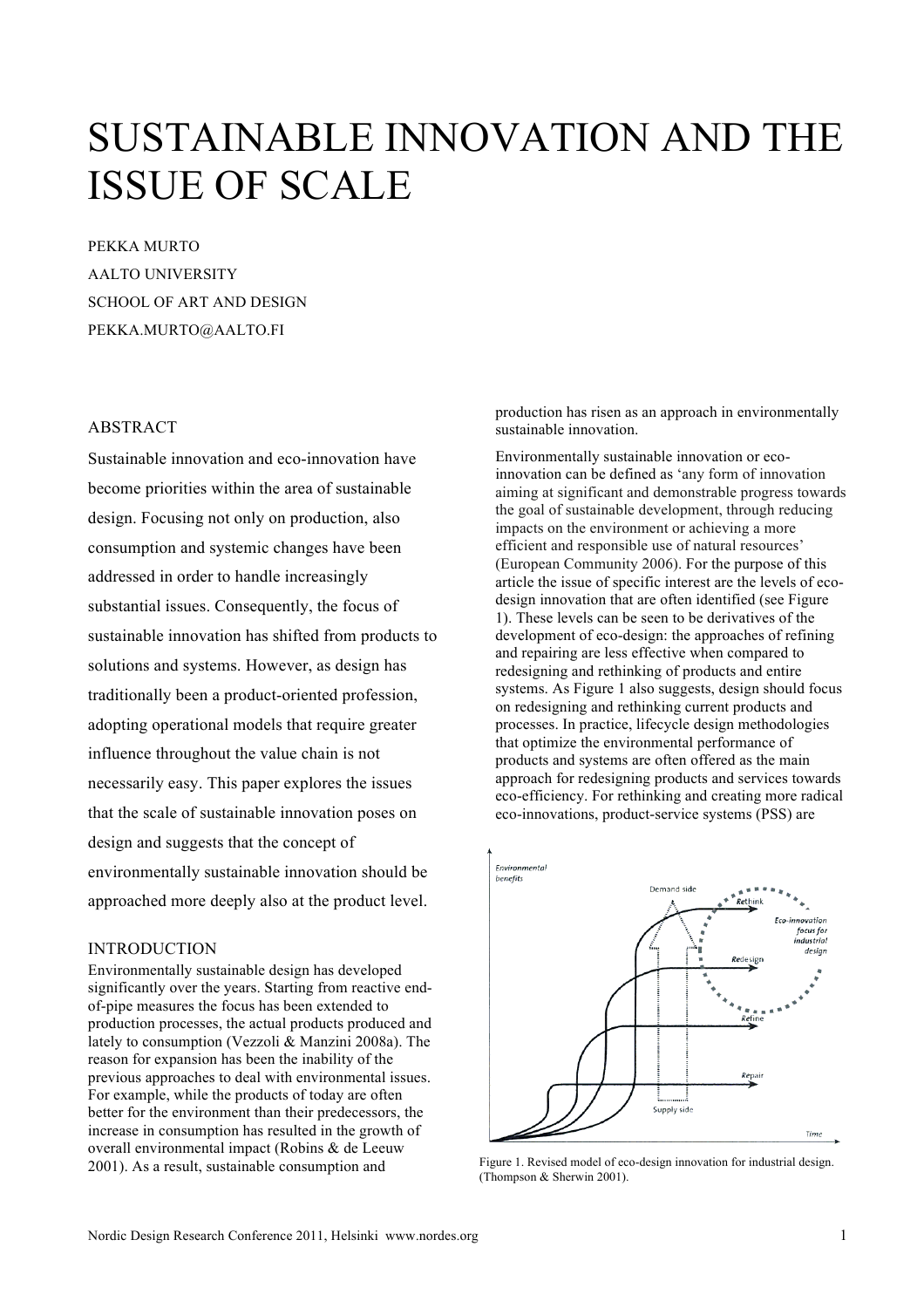often brought up as the practical approach. A productservice system can be defined as 'a marketable set of products and services, jointly capable of fulfilling a client's need'. (Goedkoop et al. 1999). Product-service systems focus especially on decoupling consumption and environmental degradation by enabling more intensive utilization of goods and shifting to different product-ownership models that create incentives towards eco-design for manufacturers (Mont 2002). Although evidence of substantial environmental benefits created through more service-oriented business models is scarce (Heiskanen & Jalas 2003) some inspiring success stories – such as Interface Inc. and Xerox – have surfaced (see Mont & Emtairah 2008).

However, when looking at more generic design innovation literature – generic in the sense that it does not specifically target sustainability  $-$  it seems that there is a different size of scale in play. The writings of eg. Verganti (2009) and Kelley  $\&$  Littman (2001) are full of examples of product-innovation: from wristwatches to furniture and shopping carts to computer mice. Although successful product innovation does most certainly require certain system dynamics behind it there seems to be no presupposition of scale of the outcome in generic innovation: it can be done on many levels, from products to services to systems. Ecoinnovation, however, seems to hold a presupposition of scale by definition: Charter & Clark (2007) express the highest level of sustainable innovation as no less than 'design for sustainable society'. What is more, the discussion on the levels of sustainable design seems to have created some separation and even juxtaposition between products and systems. When speaking of the possibilities design can use to improve sustainability, Tukker (2008) states that the activities of product design 'centre on products and production rather than on consumption patterns' and gives higher priority to the 'design and envisioning of 'satisfaction-fullfilment' systems', ie. product-service systems. Similarily, Vezzoli and Manzini (2008b) insist that design should abandon its product-oriented nature and concentrate more on systemic and solution-oriented approaches. Even though this suggestion to abandon the productoriented nature of design mainly criticizes current design approaches and not products *per se*, the tension between products and solutions is tangible in this notion.

It is obvious that design is not responsible for designing entire systems of consumption and production on its own and the necessity of considering the systemic level in eco-design is unquestionable. Nevertheless, the scale that seems to be built into the very definition of ecoinnovation is not devoid of problems. This article approaches the issue of scale in environmentally sustainable innovation by looking at the amount of influence design generally has in product development in comparison to the expected requirements to arrive at radical innovations such as PSS. The main arguments of this paper are that environmentally sustainable product

design should be explored in greater depth and that attention should also be paid to eco-innovation opportunities at the product level.

# DATA

To discover the problem of scale in sustainable innovation the main issue addressed through the data is the amount of influence designers generally have within the product development process. The data has been gathered from two main sources: previous findings about the influence of design within the product development process and interviews conducted with Finnish designers on the topic of sustainable design. It is worth noting that the issues will be discussed in the Finnish context and the focus is on designers working in design agencies, where most Finnish designers are employed (Holopainen & Järvinen 2006).

#### LITERATURE

By examining the underlying principles behind the idea of product-service systems introduced earlier, it is evident that the improved sustainability performance behind them stems from how things are organized: the system includes products that are just put to use in a more efficient manner (eg. through a car-sharing system). While this does to some extent justify the notions that design should focus more on needsatisfying solutions than products, it also raises the question of whether designers working in agencies are in a position to create systems of this scale? An attempt to push design to higher levels of influence within value chains is, without a doubt, a positive thing but do designers really have that amount of influence?

Valtonen (2007) has studied the development of the industrial design practice in Finland and recognized that designers have constantly aspired to participate earlier in the product development process in order to generate a greater impact, both in the process as well as in business in general (ie. moving from product design to strategic design). However, a survey conducted in 2006 states that product design was still the most bought design service in Finland: 64% of the responding companies had bought product design from design agencies. In comparison, concept design had been bought by 29%, branding by 27% and strategic design only by 2% of the respondents. The report concludes that design has not been used to its full potential, especially in the areas of strategic design and business development. (Holopainen & Järvinen 2006).

When looking at the typology of product-service systems, the problem of influence becomes increasingly evident. Tukker & Tischner (2004) categorize sustainable product-service systems into three categories in increasing amount of service content, sustainability benefits and radical innovation: productoriented, use-oriented and result-oriented. For this paper the interesting issue are the necessary requirements for transforming companies towards more service-oriented business models. Gebauer et al. (2008) have studied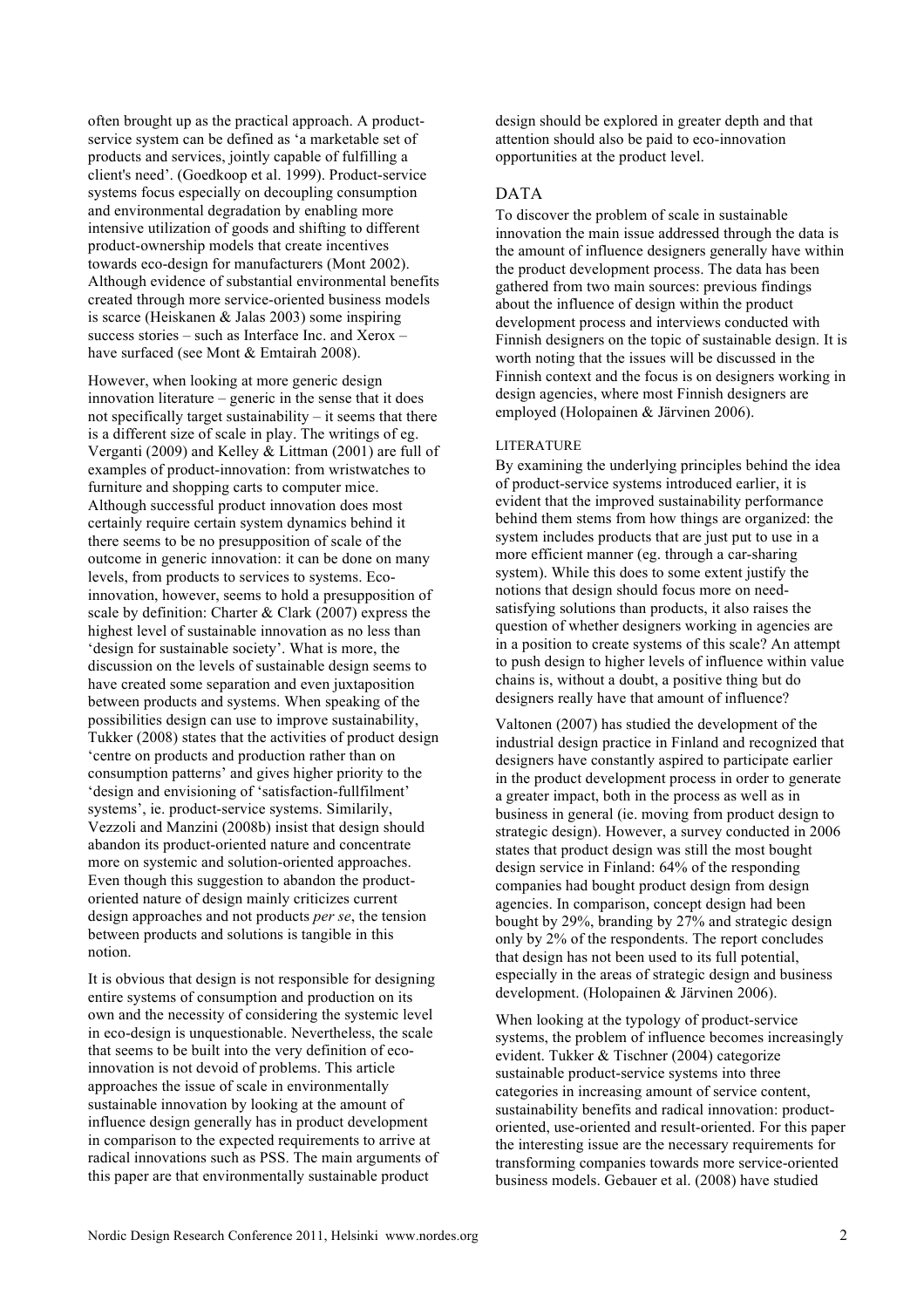service development in traditional product manufacturing companies and state that the more service-intensive the offering, the more resources and antecedents are required from the providing organization, ie. the larger the scale of action. Thus for new businesses a PSS might be a great deal easier to set up, but in established businesses transforming from product manufacturing to solution-oriented business requires action on a wide scale and is mostly a question of strategy and business models.

## INTERVIEWS

A total of eight semi-structured interviews were conducted between November 2008 and February 2009 with design professionals on the topic of sustainable design. The purpose of these interviews was to explore the relationship of Finnish design – mainly industrial design – and environmentally aware design. For this article the interesting part relates to the designer's sphere of influence within the product development processes.

The interviews give insight into in what stage of the product development process design is typically bought at and how much there is room for influence. The following contains insights into the influence of design from two designers:

'Design is bought fairly late in the product development process and at that stage the specifications are pretty much set. At that stage you don't anymore question whether or not you'll design a mouse but you design the mouse according to the specifications. There is very little room there to influence.'

'Always in these environmentally oriented projects there is some existing infrastructure or system that limits the possibility to influence things… and then when you get into these projects as a designer you can't necessarily influence the underlying basic questions anymore.'

Based on an interviewee's notion of the product development process and at what point design is bought at, Figure 2 summarizes the current situation well: design typically steps into the picture fairly late in the product development process.



Figure 2. Product development process and where design is bought at based on an interviewee's experience.

However, one designer did mention that design is slowly shifting towards the earlier phases of product development and that the possibilities to influence are growing. Despite this he did acknowledge that in typical product design projects the problem still exists:

 'These kinds of very typical product design cases, where the customer has already defined pretty much everything and then you start doing it, often make you think – almost self-evidently – that some issues could have been defined a bit differently earlier in the process.'

Although the question presented about the influence of design and designers should be researched in greater depth to draw solid conclusions, the quotes above do highlight the fact that the sphere of influence for design consultancies is not necessary big enough to generate solution-oriented design or question the principles behind the design brief (ie. whether to design a product or a solution).

## **CONCLUSIONS**

The relationship between eco-innovation and design is problematic: eco-innovation requires action on a wide system scale, but design – especially when bought from outside companies – does not typically possess the necessary power to address these systemic issues. It is obvious that action on a wide scale is required in order to achieve sustainability and design is not solely responsible for designing entire systems: as Wahl & Baxter (2008) suggest, problems related to sustainability are complex issues that require action and awareness across disciplines. However, the issue of scale does indicate a need to explore i) eco-innovation possibilities at the product level because of the limited role of design and ii) how product design influences and can influence the systemic level. Using a simple example can highlight the importance of these aspects: designing a disposable paper cup suggests a completely different consumption pattern and system conditions when compared with a ceramic cup. A paper cup is likely to be used for only a few times or just once whereas a ceramic cup can be used again and requires washing etc... It is evident that products are not only objects in intelligently crafted systems but actors that create, shape and influence systems and behaviour.

Looking at current product level eco-design methods and comparing them with the concept of eco-efficiency – 'creating more value with less impact' (WBCSD 2000) – also reveals that there is room for development. For example, current lifecycle methods focus mainly on technical guidelines for minimizing negative impacts of products and production (see eg. Vezzoli & Manzini 2008a) and say very little about the creation of more value in the context of sustainability. Some approaches that stress the creation of value have been raised up, eg. emotionally durable design (Chapman 2005). Another potential source can be found from the more mainstream approaches to design and innovation: even if many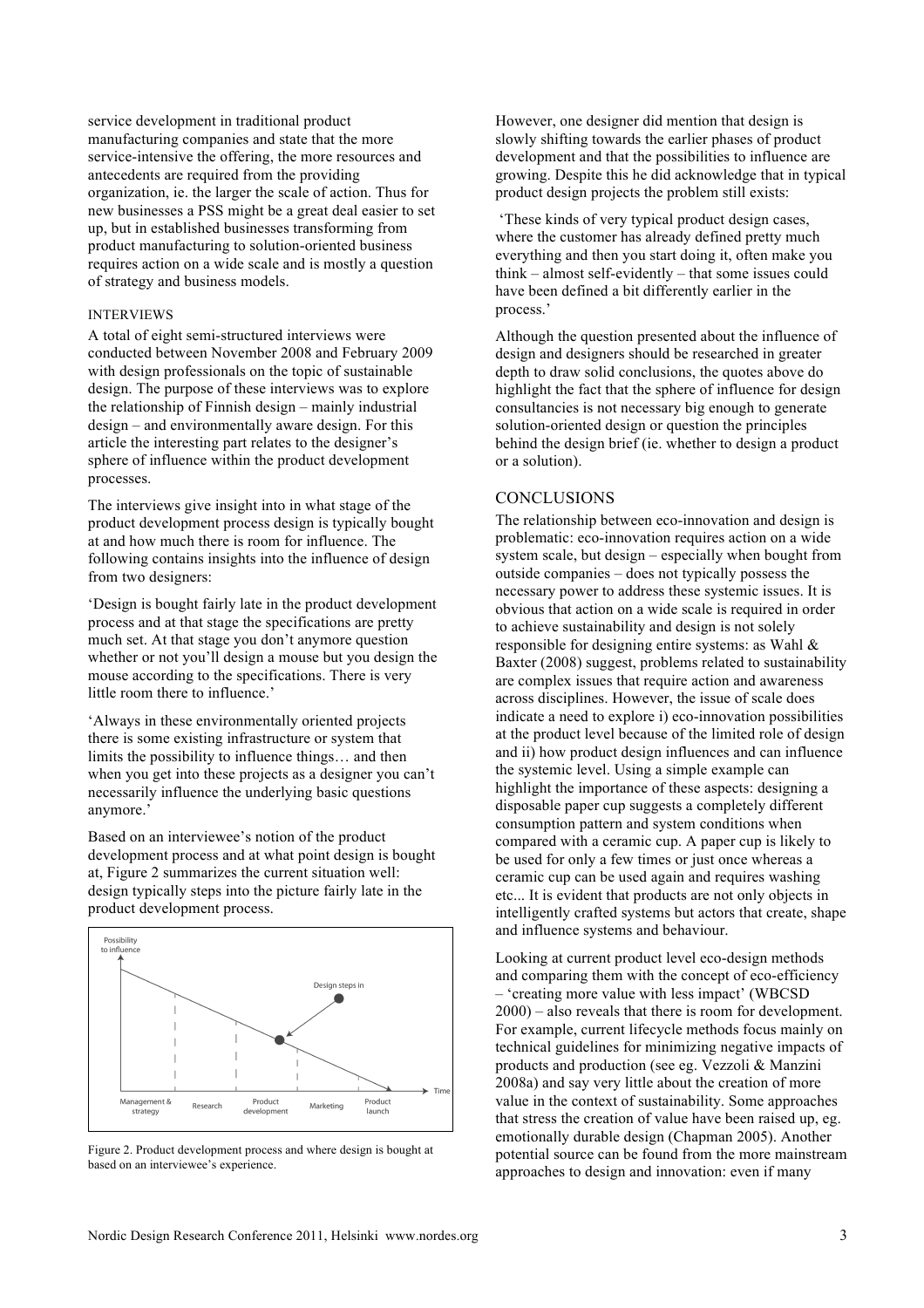examples of product-level innovation can be judged as environmentally unsustainable (eg. watches as fashion accessories, see Verganti 2009), the undeniable fact is that these examples offer great insights into creating value for companies and especially consumers. What needs to be done is to take these examples and explore how the very same mechanisms that might drive conspicuous consumption could be turned to serve sustainable consumption. Eco-innovation on a product level needs to be explored in greater depth: not only as a set of technical rules that deal with production but also as a means of connecting with consumers on a sustainably meaningful level.

## DISCUSSION

This paper has explored the problematic nature of the growth of scale in environmentally sustainable design and innovation. As shown, designers often have a limited role in formulating strategies and business models. On one hand, this stresses the importance of pushing design towards higher levels of influence but on the other hand it also indicates that innovating for environmental sustainability at the product and production level should be explored in more depth as well.

Although utilizing products and goods more efficiently through product-service systems seems like a big step towards more sustainable business models, an approach where products are seen as mere passive objects within intelligently crafted systems is outdated. Products inevitably imply certain patterns of consumption and form consumption patterns even if current eco-design methodologies do not stress this point. Furthermore, the whole concept of eco-efficiency as creating more value with less impact should be embraced more thoroughly in sustainable product design.

To conclude, more research and development is needed in all levels and dimensions of sustainable design in order for design to be able to fill its full potential when it comes to solving sustainability issues. Aspiring for more influence within the product development process through strategic design is important, but in the mean time the immediate opportunities for shaping consumption and innovating at the product level should not be missed either.

## REFERENCES

- Chapman, J. 2005. Emotionally Durable Design Objects, Experiences & Empathy. London: Earthscan.
- Charter, M. and Clark, T. 2007. Sustainable Innovation: Key conclusions from Sustainable Innovation Conferences 2003-2006 organized by the Centre for Sustainable Design, [online]. The Centre for Sustainable Design. Available: http://www.cfsd.org.uk/Sustainable%20Innovation/ Sustainable Innovation report.pdf [28.12.2010]
- European Community 2006. Decision No. 1639/2006/EC of the European Parliament and of the Council of 24 October 2006 establishing a Competitiveness and Innovation Framework Programme (2007 to 2013) *Official Journal of the European Union,* L 310.
- Gebauer, H., Krempl, R. and Fleisch, E. 2008. 'Service development in traditional product manufacturing companies'*, European Journal of Innovation Management,* Vol. 11, No. 2, , pp. 219-240
- Goedkoop, M.J., van Halen, C.J.G., te Riele, H.R.M. and Rommens, P.J.M. 1999. Product Service systems, Ecological and Economic Basics, [online]. Available: http://www.pre.nl/pss/download\_PSSreport.htm [28.12.2010]
- Heiskanen, E. and Jalas, M. 2003. 'Can services lead to radical eco-efficiency improvements? - a review of the debate and evidence', *Corporate Social Responsibility and Environmental Management*, Volume 10, Issue 4, pp.186-198.
- Holopainen, M. and Järvinen, J. (ed.) 2006. Muotoilun toimialakartoitus 2006, [online]. Helsinki: Designium. Available: http://www.taik.fi/images/stories/Palvelut\_Designi um/TOIMIALAKARTOITUS\_06\_fix.pdf [30.12.2010]
- Kelley, T. and Littman, J. 2001. The Art of Innovation: Lessons in Creativity from IDEO, America's Leading Design Firm. London: Profile Books Ltd.
- Mont, O.K. 2002. 'Clarifying the concept of productservice system', *Journal of Cleaner Production*, Volume 10, Issue 3, pp.237-245.
- Mont, O. and Emtairah, T. 2008. 'Systemic changes and sustainable consumption and production – Cases from product-service systems', in Tukker, A., Charter, M., Vezzoli, C., Stø, E. and Andersen, M.M. (ed.) 2008. *System Innovation for Sustainability: Perspectives on Radical Changes to Sustainable Consumption and Production*. Sheffield: Greenleaf.
- Robins, N. and de Leeuw, B. 2001. 'Rewiring global consumption: strategies for transformation', in Charter, M. and Tischner, U. (ed.) 2001. *Sustainable Solutions: Developing Products and Services for the Future*. Sheffield: Greenleaf.
- Thomspon, P. and Sherwin, C. 2001. ''Awareness' Sustainability by industrial design', in Charter, M. and Tischner, U. (ed.) 2001. *Sustainable Solutions: Developing Products and Services for the Future.* Sheffield: Greenleaf.
- Tukker, A. 2008. 'Conclusions: change management for sustainable consumption and production' in